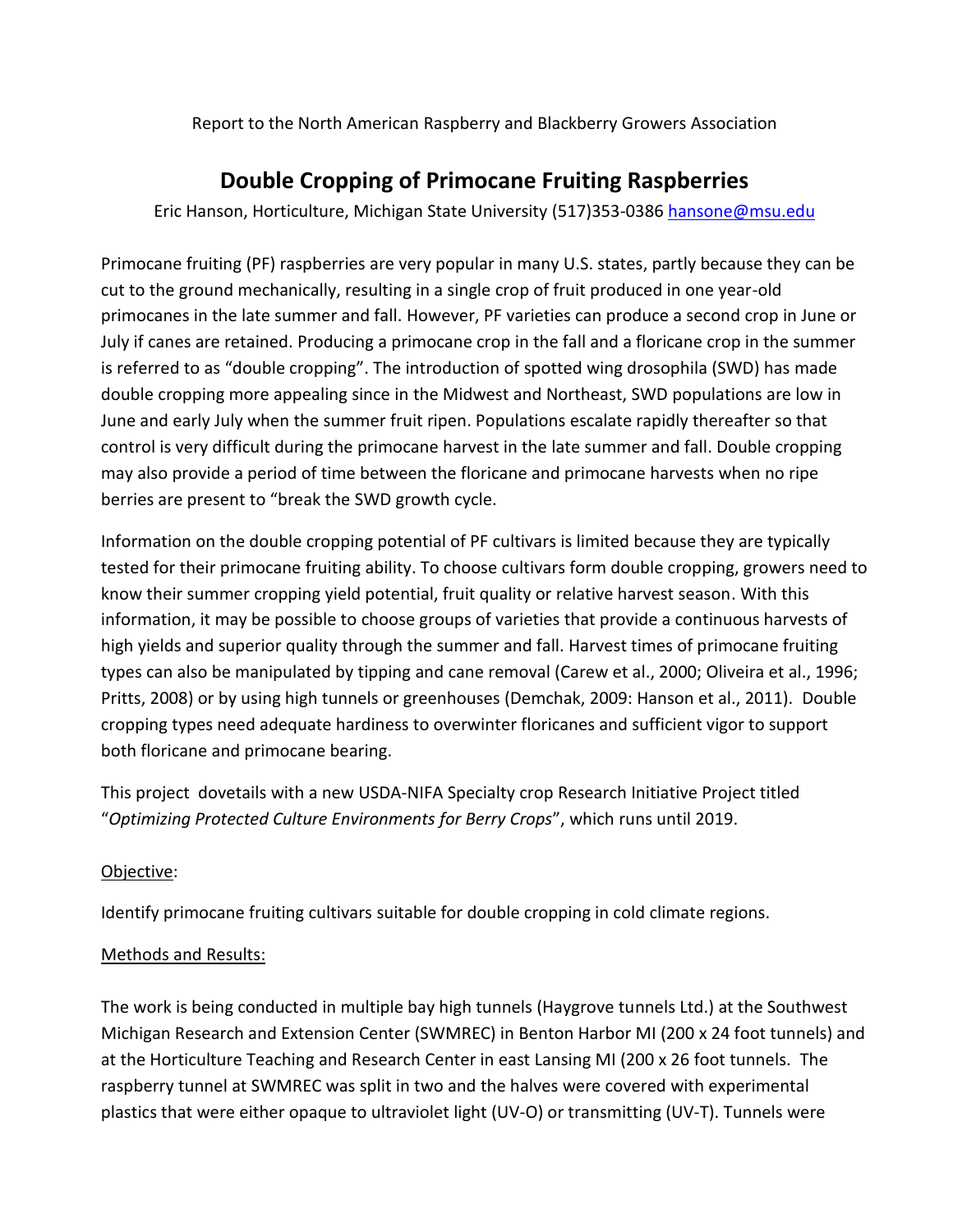covered with plastic from May through October. Plants at SWMREC were grown in three-gallon plastic Gro-bags filled with a 70% composted pine bark and 30% peat media, and irrigated as needed with one 0.5 gph emitter per pot and fertilized via fertigation with a complete soluble fertilizer delivering 100 ppm nitrogen.



In-ground raspberry plants were used in East Lansing MI. Tunnels were split and half of each was covered from May through October with either Luminance THB (partial UV transmitting) or Lumisol (completely UV transmitting). The plants were managed organically and trickle irrigated. Three tunnels were used; each containing a row of Himbo Top, Joan J, and Polka. Three pruning treatments were assigned in each row, where plants were pruned to retain either no floricanes, or medium or high numbers. Floricane numbers were determined based on the number of healthy canes in the spring. However, cold injured most canes in 2014 so only a few healthy canes were retained. Cold injury was significant in 2015 too but we were able retain canes and impose treatments averaging 0, 0.65 or 1.3 canes per linear foot of row (None, Low, High). Floricane and primocane harvests ran from 22 June to 22 July, and 4 Aug to 14 Oct, respectively. Himbo Top harvest beginning and ending the latest.

The PF varieties Josephine and Nantahala were pruned to retain 2 canes per plant. The FF varieties Encore, Nova and Prelude were also pruned to two canes per plant, for comparison. Highest total yields were picked from the double cropped Josephine and Nantahala plants. Harvest periods for floricane fruit were from 29 June to 2 Aug., and the primocane harvest extended from 31 Aug. to 6 Nov. The order of ripening of the floricane crop (earliest to latest was Prelide, Nova, Josephine and Nantahala, and Encore. Primocane fruit of Josephine began ripening a few days earlier than Nantahala.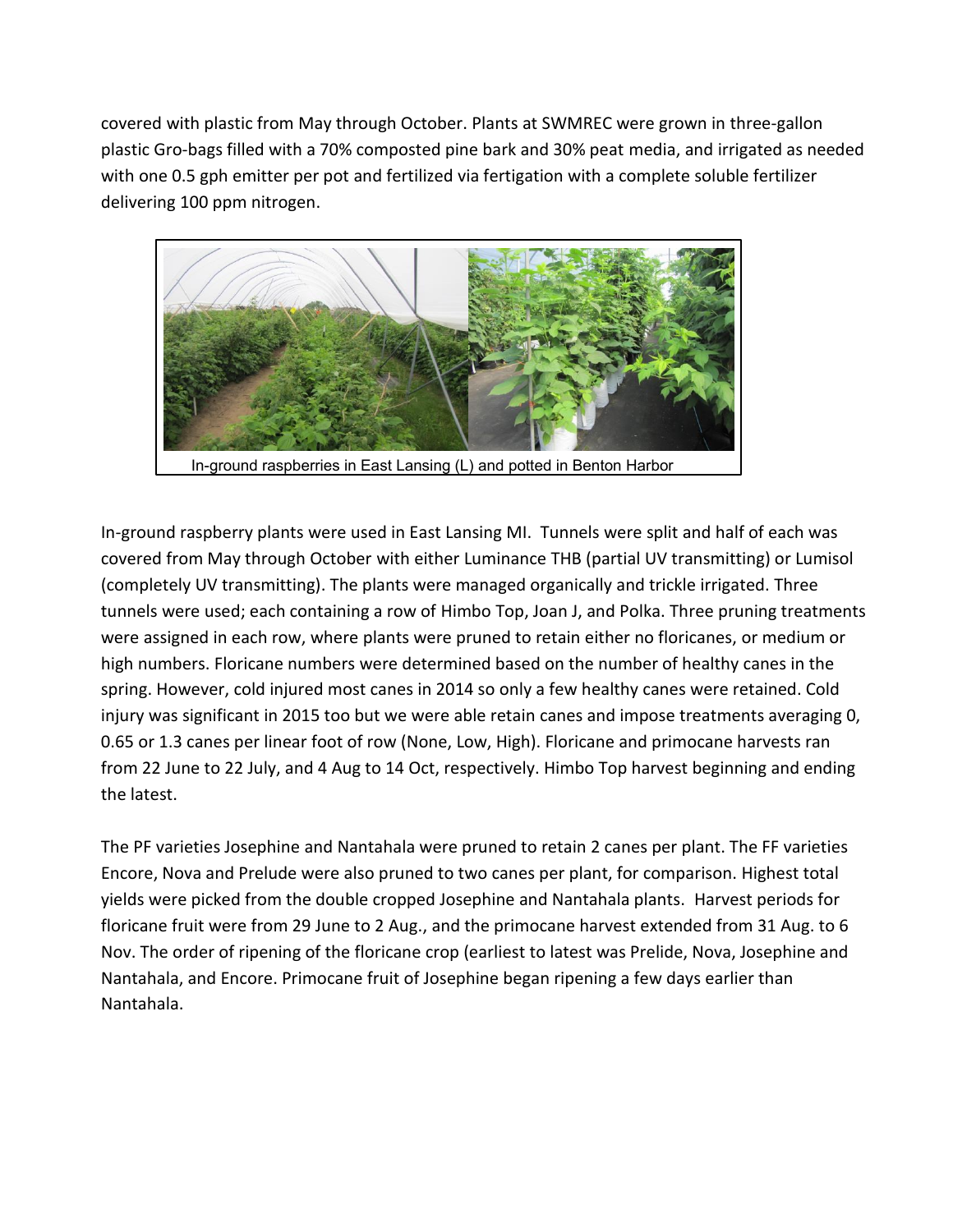| Table 1. Floricane (summer) and primocane (fall) yields from potted<br>raspberry plants under high tunnels, Benton Harbor, 2015. |                 |           |       |  |  |  |  |
|----------------------------------------------------------------------------------------------------------------------------------|-----------------|-----------|-------|--|--|--|--|
|                                                                                                                                  | Yield (g/plant) |           |       |  |  |  |  |
| Cultivar                                                                                                                         | Floricane       | Primocane | Total |  |  |  |  |
| Encore                                                                                                                           | 432             |           | 432   |  |  |  |  |
| Josephine                                                                                                                        | 595             | 296       | 891   |  |  |  |  |
| Nantahala                                                                                                                        | 442             | 297       | 739   |  |  |  |  |
| Nova                                                                                                                             | 505             | 44        | 549   |  |  |  |  |
| Prelude                                                                                                                          | 336             |           | 336   |  |  |  |  |

In-ground plants in East Lansing MI were also used to study double cropping. Himbo top, Joan J, and Polka were planted in each of three, organically-managed high tunnels in 2009. Our plan was to impose three pruning severities in the spring of 2014 and 2015 by retaining different numbers of floricanes. However, cold injured most canes in 2014 so only a few healthy canes were retained. Cold injury was significant in 2015 too but we were able retain canes and impose treatments averaging 0, 0.65 or 1.3 canes per linear foot of row (None, Low, High). Floricane and primocane harvests ran from 22 June to 22 July, and 4 Aug to 14 Oct, respectively. Himbo Top harvest beginning and ending the latest.

Floricane yields from the High treatment were equivalent to 5,400 lb per acre, even though the cane number (1.3 per foot of row) was low due to cold injury. Primocane yields were equivalent to 10- 12,000 lb per acre and total yields (floricane plus primocane) were as high as 17,000 lb. Retention of floricanes did not appear to affect primocane harvest times, but there was a trend towards high primocane yields when floricanes were retained.

| Table 2. Floricane (summer) and primocane (fall) yields from three primocane fruting |         |                   |                 |           |        |  |  |
|--------------------------------------------------------------------------------------|---------|-------------------|-----------------|-----------|--------|--|--|
| raspberry varieties in high tunnels, East Lansing, MI, 2015.                         |         |                   |                 |           |        |  |  |
|                                                                                      |         | <b>Floricanes</b> | Yield (lb/acre) |           |        |  |  |
| Variable                                                                             | Variety | retained          | Floricane       | Primocane | Total  |  |  |
| Variety                                                                              | Himbo   |                   | 3384            | 11824     | 15,200 |  |  |
|                                                                                      | Joan J  |                   | 2635            | 12457     | 15,100 |  |  |
|                                                                                      | Polka   |                   | 2575            | 10649     | 13,200 |  |  |
| Floricanes                                                                           |         | None              | 0               | 10187     | 10,200 |  |  |
|                                                                                      |         | Low               | 3153            | 12562     | 15,700 |  |  |
|                                                                                      |         | High              | 5373            | 12168     | 17,500 |  |  |
| Var x Flor                                                                           | Himbo   | None              | 0               | 10314     | 10,300 |  |  |
|                                                                                      | Himbo   | Low               | 3590            | 13026     | 16,600 |  |  |
|                                                                                      | Himbo   | High              | 6419            | 12108     | 18,500 |  |  |
|                                                                                      | Joan J  | None              | 0               | 11176     | 11,200 |  |  |
|                                                                                      | Joan J  | Low               | 2962            | 13173     | 16,100 |  |  |
|                                                                                      | Joan J  | High              | 4606            | 13022     | 17,600 |  |  |
|                                                                                      | Polka   | None              | 0               | 9089      | 9,100  |  |  |
|                                                                                      | Polka   | Low               | 2908            | 11486     | 14,400 |  |  |
|                                                                                      | Polka   | High              | 4766            | 11373     | 16,100 |  |  |